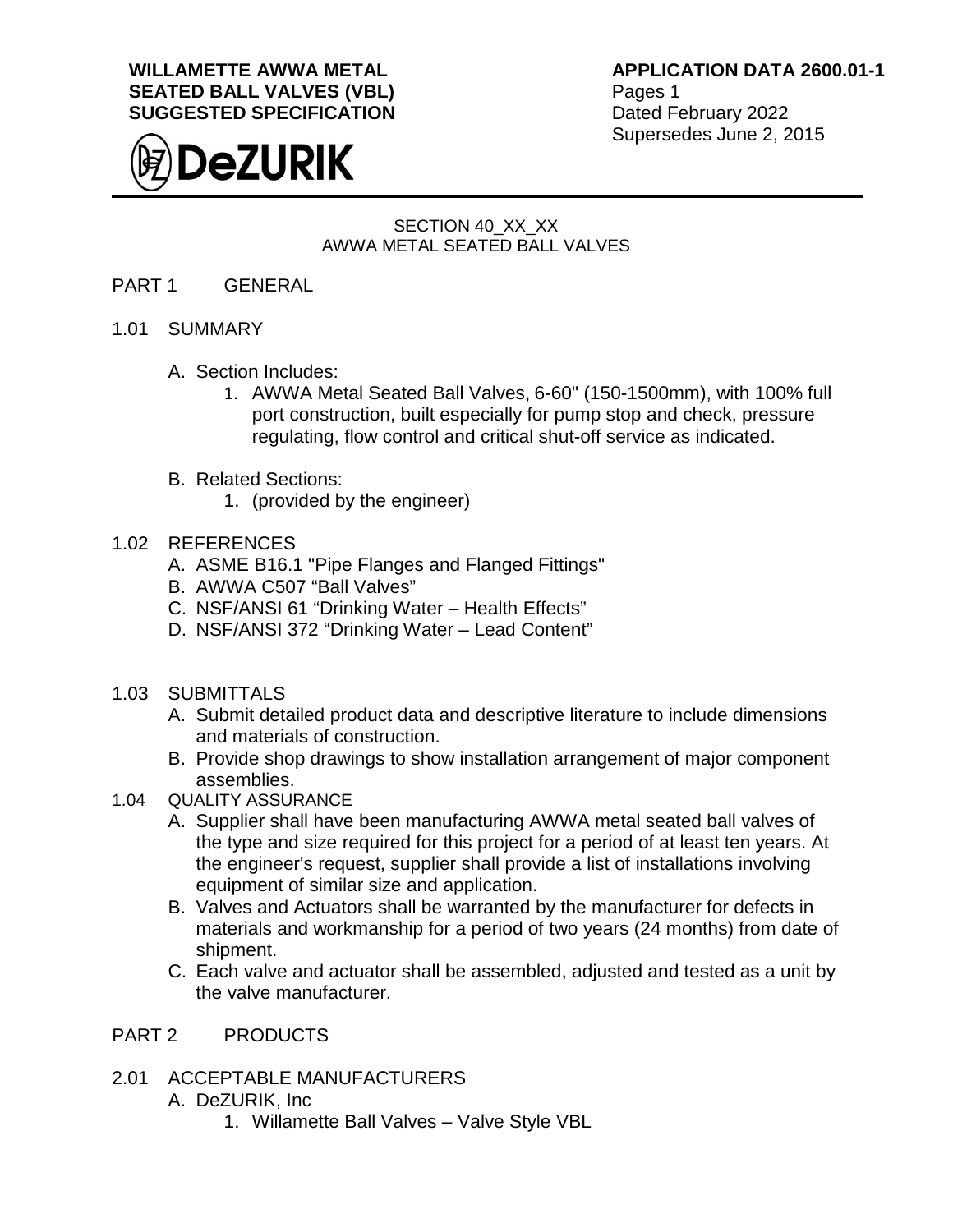### **DeZURIK VBL VALVES SUGGESTED SPECIFICATION**

# 2.02 AWWA METAL SEATED BALL VALVES

- A. Ball valve shall consist of four main elements: A pressure vessel (body), a rotatable closing element (ball), a torque unit, and an operator. Standard ball valves shall be furnished in ductile iron ASTM A536 GR65-45-12 (125/150 class), (250/300 class).
- B. Ball valve construction shall be in complete accordance with AWWA standard C507 for ball valves.
- C. Standard valve body shall have ASME B16.1 Class 125/150 or Class 250/300 flanges and shall house the ball.
- D. Ball valve body shall have integrally cast, bronze-bushed trunnions. It shall provide rigid means for supporting the torque unit without the necessity of additional supports.
- E. Ball valve body seat(s) shall be rigidly attached corrosion resistant metal made of 400 series Monel. Maximum seat bearing pressure shall not exceed 1,000 lbs./sq. inch.
- F. An extension of one trunnion, called the operating shaft, shall pass through a sealing device (O-ring retainer) and connect to the torque unit. There shall be two pipe connections, one for an air vent and the other for drain.
- G. Valve ball seat(s) shall be corrosion resistant metal of 300 series stainless steel rigidly attached and fully adjustable to provide sealing per AWWA C507 standards.
- H. Ball valve operating shaft shall be 17-4 PH high strength stainless steel, chrome plated carbon steel or 316 stainless steel.
- I. Ball shaft shall be so designed that the factor of safety for all combined stresses shall be at least five to one.
- J. Shaft seal shall be capable of being removed and replaced without removing the valve from the line.
- K. Maximum torsional deflection shall not exceed 1/6 degree per foot of unsupported length using a seat coefficient of friction of 0.5 and a bearing coefficient of friction of 0.3.
- L. Torque unit shall employ a traveling crosshead to impart positive rotary movement to the ball by means of a link and lever connected to the ball shaft. A ball shaft support bearing shall be connected to the ball shaft.
	- 1. Torque unit shall be designed so that during the first 50 percent of stroke in closing, the flow area is reduced by approximately 81 percent. The remaining flow area shall be gradually reduced to a complete shutoff throughout the last 50 percent of closing stroke.
	- 2. Torque unit shall be capable of being inspected, lubricated, removed and repaired without removing the valve proper from the line.
	- 3. Torque unit shall also be designed so that the O-ring seals on the main shaft can be replaced without removing the torque unit housing and while the valve is in the line.
	- 4. All materials of the torque unit subject to rubbing shall be of different hardness.